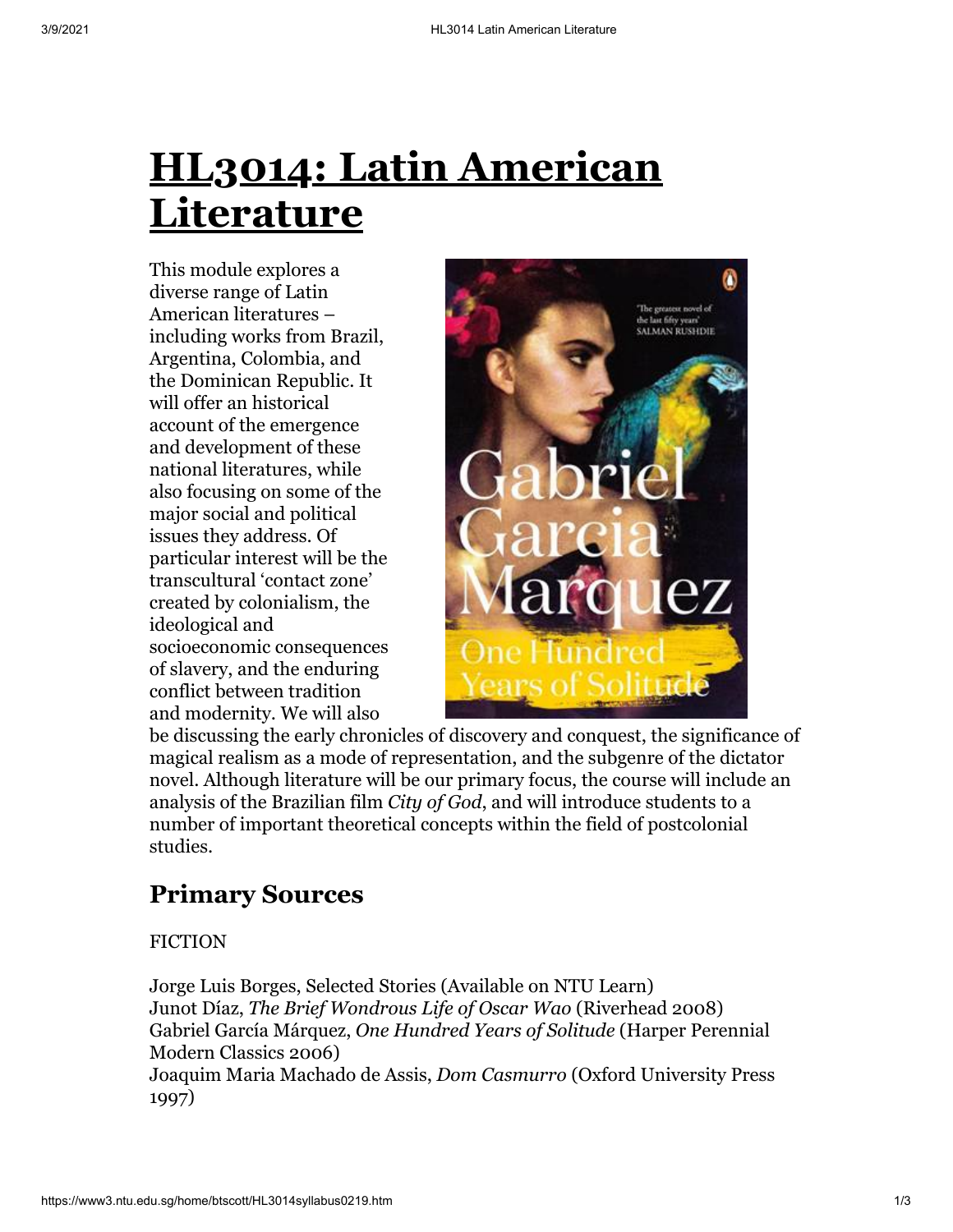Juan Gabriel Vásquez, *The Secret History of Costaguana* (Riverhead 2012)

FILM

*City of God* (dir. Fernando Meirelles; 2002)

### **Secondary Sources**

Efraín Kristal (ed.), *The Cambridge Companion to the Latin American Novel* Gerald Martin, *Journeys Through the Labyrinth: Latin American Fiction in the Twentieth Century* Edwin Williamson, *The Penguin History of Latin America*

#### **Assessment**

| Class participation | 10\% |
|---------------------|------|
| Coursework essay    | 40%  |
| Examination         | 50%  |

#### **Lecturer**

Dr. Bede Scott HSS–03–60 [btscott@ntu.edu.sg](mailto:btscott@ntu.edu.sg)

| <b>Week</b>            | <b>Topics</b>                | <b>Readings</b>                                                                                                       |
|------------------------|------------------------------|-----------------------------------------------------------------------------------------------------------------------|
| $\mathbf{1}$<br>13 Aug | <b>Introduction</b>          |                                                                                                                       |
| $\mathbf{2}$<br>20 Aug | <b>Slavery and Empire I</b>  | Joaquim Maria Machado<br>de Assis, Dom Casmurro                                                                       |
| 3<br>27 Aug            | <b>Slavery and Empire II</b> | Joaquim Maria Machado<br>de Assis, Dom Casmurro                                                                       |
| 4<br>3 Sept            | <b>Fictional Realities</b>   | Jorge Luis Borges, 'The<br>Garden of Forking Paths,'<br>'Pierre Menard, Author of<br>the <i>Quixote</i> ,' The Aleph' |
| 5<br>10 Sept           | <b>Magical Realism I</b>     | Gabriel García Márquez,<br>One Hundred Years of<br>Solitude                                                           |
| 6<br>17 Sept           | <b>Magical Realism II</b>    | Gabriel García Márquez,<br>One Hundred Years of                                                                       |